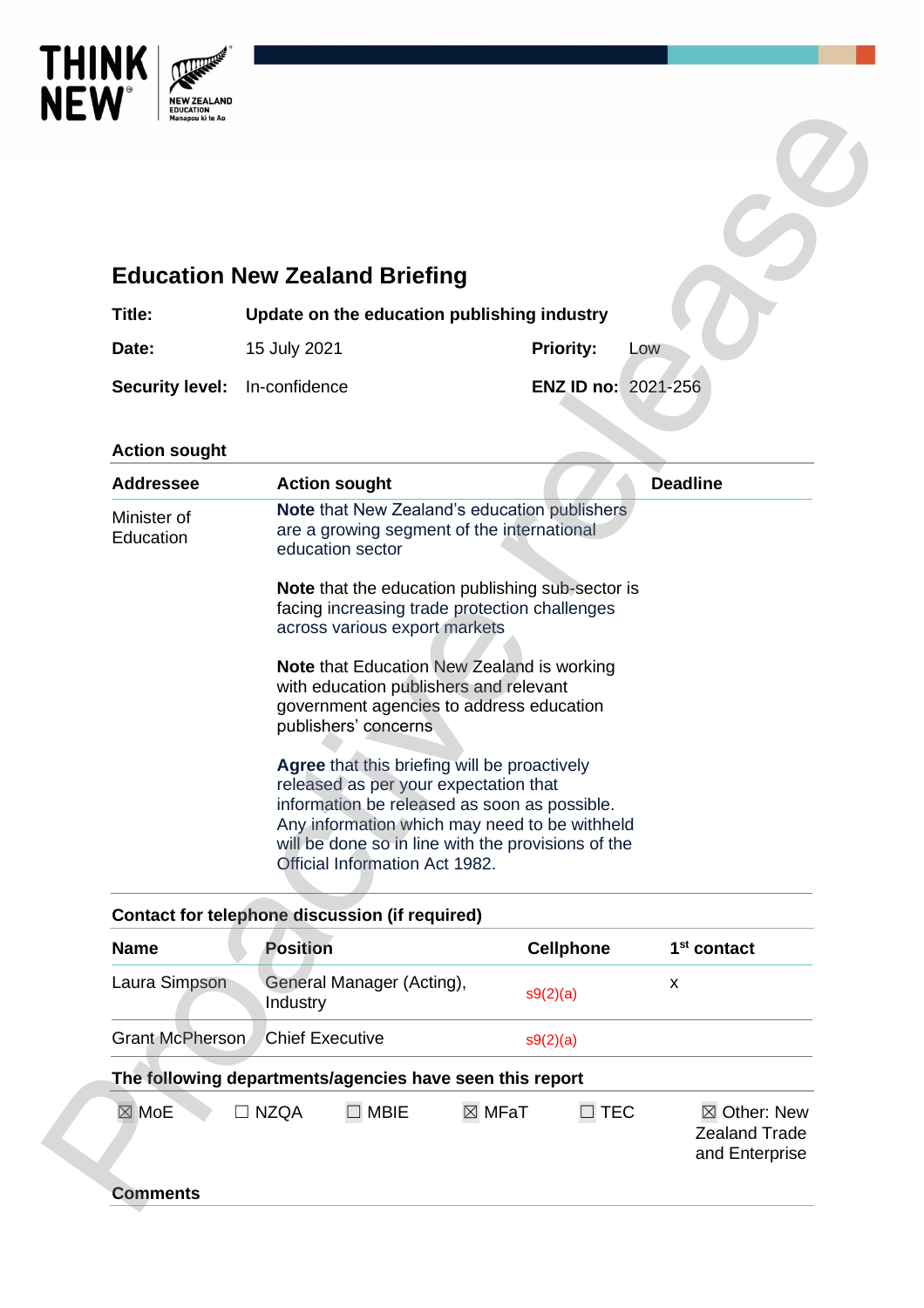

# **Education New Zealand Briefing**

**Title: Update on the education publishing industry**

**Date:** 15 July 2021 **Priority:** Low

**Security level:** In-confidence **ENZ ID no:** 2021-256

### **Recommendations**

Education New Zealand recommends that you

**Note** that New Zealand's education publishers are a growing segment of the broader international education sector

**Note** that the education publishing sub-sector is facing increasing trade protection challenges across various export markets

**Note** that Education New Zealand is working with education publishers and relevant government agencies to address education publishers' concerns

**Agree** that this briefing will be proactively released as per your expectation that information be released as soon as possible. Any information which may need to be withheld will be done so in line with the provisions of the Official Information Act 1982 **Processor Contained Briefing Transformation of the Contained Briefing Transformation of the experimental Security level:** In-confidence in Briefing industry Priority. Low Recommendations Ethical Dre and Security level: I



Grant McPherson **Chief Executive Education New Zealand**

Hon Chris Hipkins **Minister of Education**  $27/8$  /2021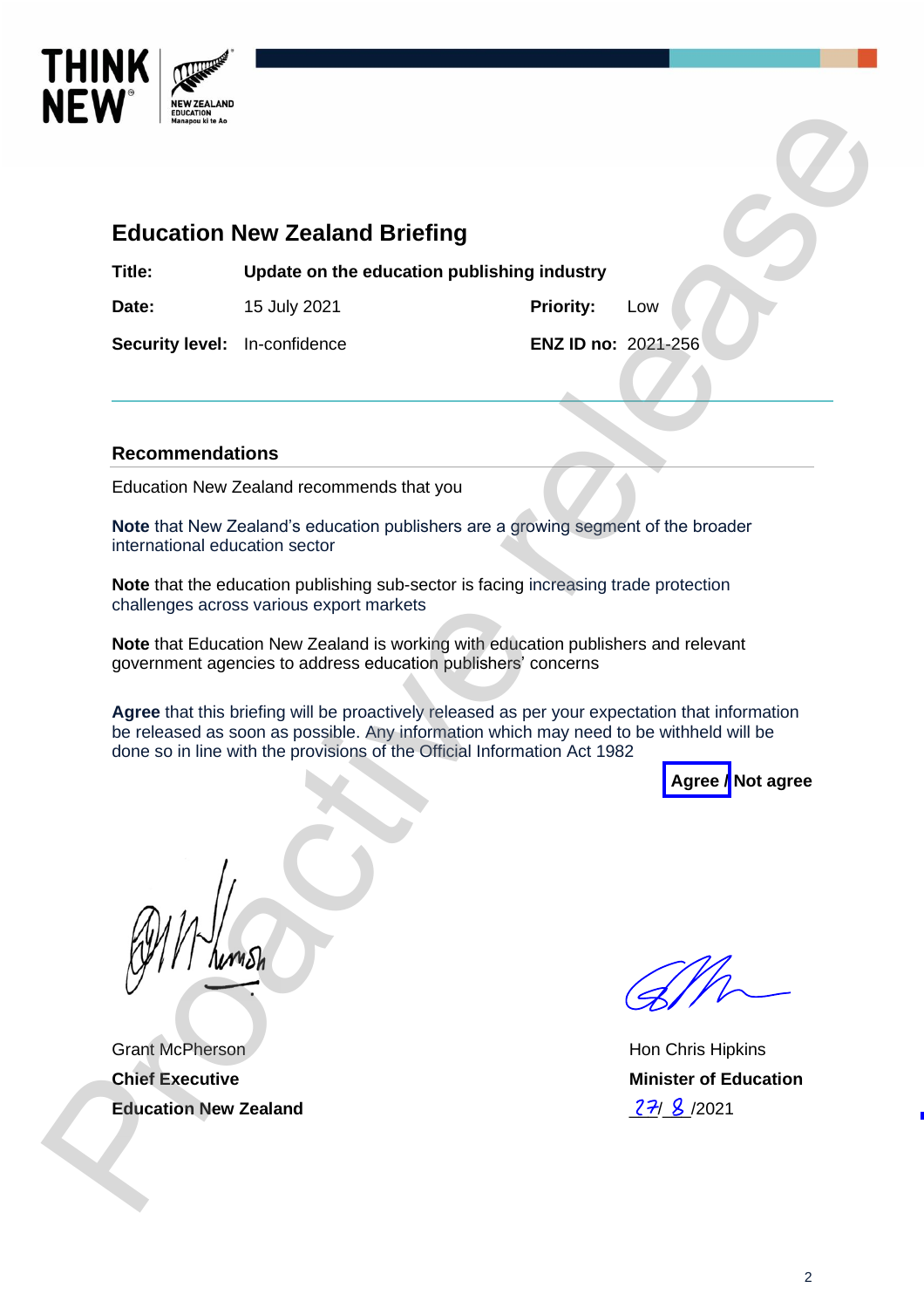

# **Purpose**

This report responds to your request for further information regarding the export issues affecting education publishers [Fortnightly Report ENZ ID 2021-222]. It outlines the status of the sub-sector prior to COVID-19, challenges the sub-sector is facing at present, and steps government agencies are taking to support the sub-sector.

### **Background**

- The Education Products and Services (EPS) sub-sector, which includes both education publishers and education technology (edtech) companies, forms a small but growing part of our international education industry (refer to the Appendix for further information on the economic and trade benefits of education publishing).
- The sub-sector provides an opportunity for New Zealand education to provide solutions for remote learning and digital education around the world and an opportunity to capture a significantly larger consumer base. Education publishers also present an opportunity to increase the value of New Zealand's international education sector without the domestic impacts associated with onshore delivery.
- The global response to COVID-19 has seen a shift in consumer behaviour in how and where learning is done. There is increasing demand for, and expectation of, high quality online or blended learning experiences. Globally, the edtech and education publishing sectors are projected to be worth between US \$341 and \$360 billion by 2025.<sup>1</sup> The global outlook for New Zealand's education publishers is positive, if they can access markets, buyers and opportunities. **Propose**<br>
The respective point required by the relationship informalism counting the automatical<br>
1. This issue change is one required by the relationship informalism counting the automatical<br>
signals of the sub-scalar p
	- A number of New Zealand's large education publishers, s9(2)(b)(ii)

 have expressed concerns about increasing barriers to trade, and have perceived a global trend towards increasingly protectionist measures for education procurement at the same time as States and territories continue to grapple with delivery of education products and services.

# **Issues affecting education publishers**

- In May 2021, the Ministry of Foreign Affairs and Trade (MFAT) arranged a series of to gain a more detailed sense of some of the digital and services related barriers to trade, and to provide information about New Zealand's current free trade agreement agenda. webinars  $s6(a)$
- One webinar focused on publishers and edtech companies. A number of digital edtech companies said their businesses had experienced strong recent growth over the COVID-19 period. However, discussion also surfaced a number of trade barriers, ranging from heavy burden of taxation compliance in other jurisdictions to complexities of privacy legislation impacting how companies can provide digital services.
- 8. Industry players asked whether there could be better collective 'New Zealand' branding of edtech companies, and also asked for greater prioritisation from ENZ and the Ministry

HolonIQ, a global education intelligence research firm[. https://www.holoniq.com/notes/benchmarking-digital-reach-in-edtech/](https://www.holoniq.com/notes/benchmarking-digital-reach-in-edtech/) Citibank, *Fast Forward to the Future* (October 2020).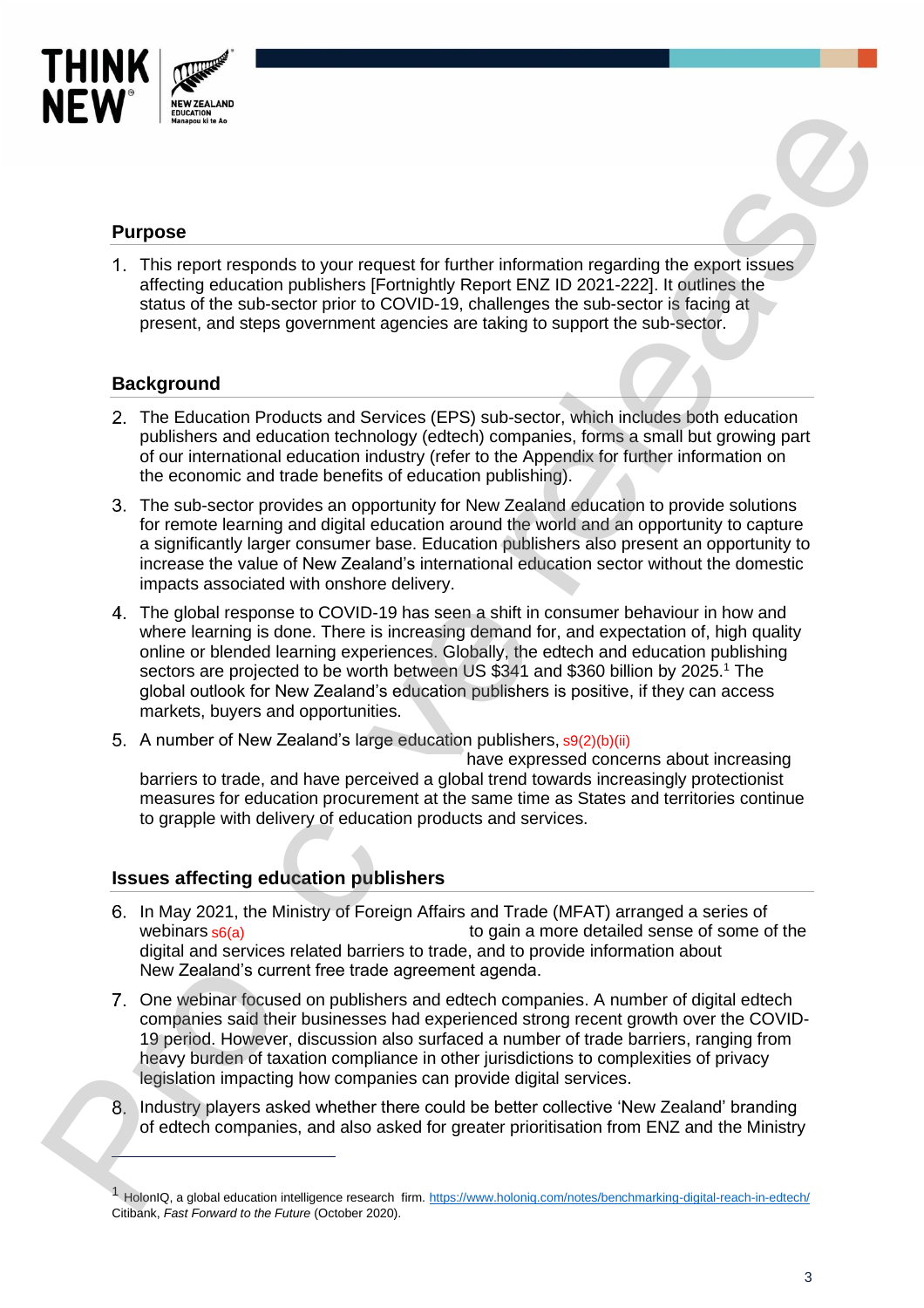

of Education (MoE) for the export needs of edtech exporters and publishers. s9(2)(b)(ii)

- Edtech companies also asked for greater information about regulatory changes in key markets. MFAT has asked relevant offshore posts to provide unclassified digital landscape reporting that can be shared with industry.
- ENZ and MFAT are engaging with education publishers to understand these issues in more detail and offer advice, where appropriate.

### **Trade barriers**

- Education publishers have been reporting increasing barriers on their ability to trade due to government regulation. Examples include:
	- In New South Wales, Australia, a shift in schools procurement policy as of February 2021 has meant that any party wishing to sell their products and services to NSW schools must upload their content to a third-party platform, s6(a)

This has affected some New<br>, as well as education publishers  $Z$ ealand edtech companies,  $s$ 9(2)(b)(ii) , who have long-standing products and programmes operating within the country.

- In China, the government recently tightened regulations around access and provision of online education to children below six years of age and outside of school hours. These measures will impact several New Zealand education publishers,s9(2)(b)(ii) **show that is a set of the set of the set of the set of the set of the set o** Zealand edtech companies,  $s9(2)(b)(ii)$ <br>  $s9(2)(b)(ii)$ , who have<br>
operating within the country.<br>
In China, the government recently tig<br>
provision of online education to child<br>
school hours. These measures will in<br>
publishers,
- $s9(2)(b)(ii)$  raised an issue of the impact of the European Union's privacy legislation on provision of services through a third-party server (i.e. provision of NZ content via a server based in the US). This had forced different business model choices to continue providing services in the EU. ENZ is also working with s9(2)(b)(ii) , another education publisher, in relation to Brexit-related complexities. **Profile of Education (AGE)** for the export needs of education approach and publishers. Which is a method of the second test virtual contents and publishers, which contents and a method of the second of the second of the
	- ENZ and MFAT are aware of some of the challenges that digital services exporters can experience in relation to digital free trade. In May 2021, MFAT released a *Services for Export Survey* to canvas the services sector more broadly on the current export barriers being experienced.
	- 13. The last survey of this kind was undertaken late 2017. MFAT noted valuable insights were gained from the 2017 survey and expects the 2021 survey feedback to help inform what next steps might be required for and by digital services exporters.

#### **Domestic success a prerequisite for export success**

Education publishers view their success in the domestic market as critical to establishing a robust export business. They view their success and recognition 'at home' as a signal to international customers of their capability to develop and deliver quality learner and educator tools, experiences, and outcomes. International customers typically seek proof of domestic success as part of their procurement decisions.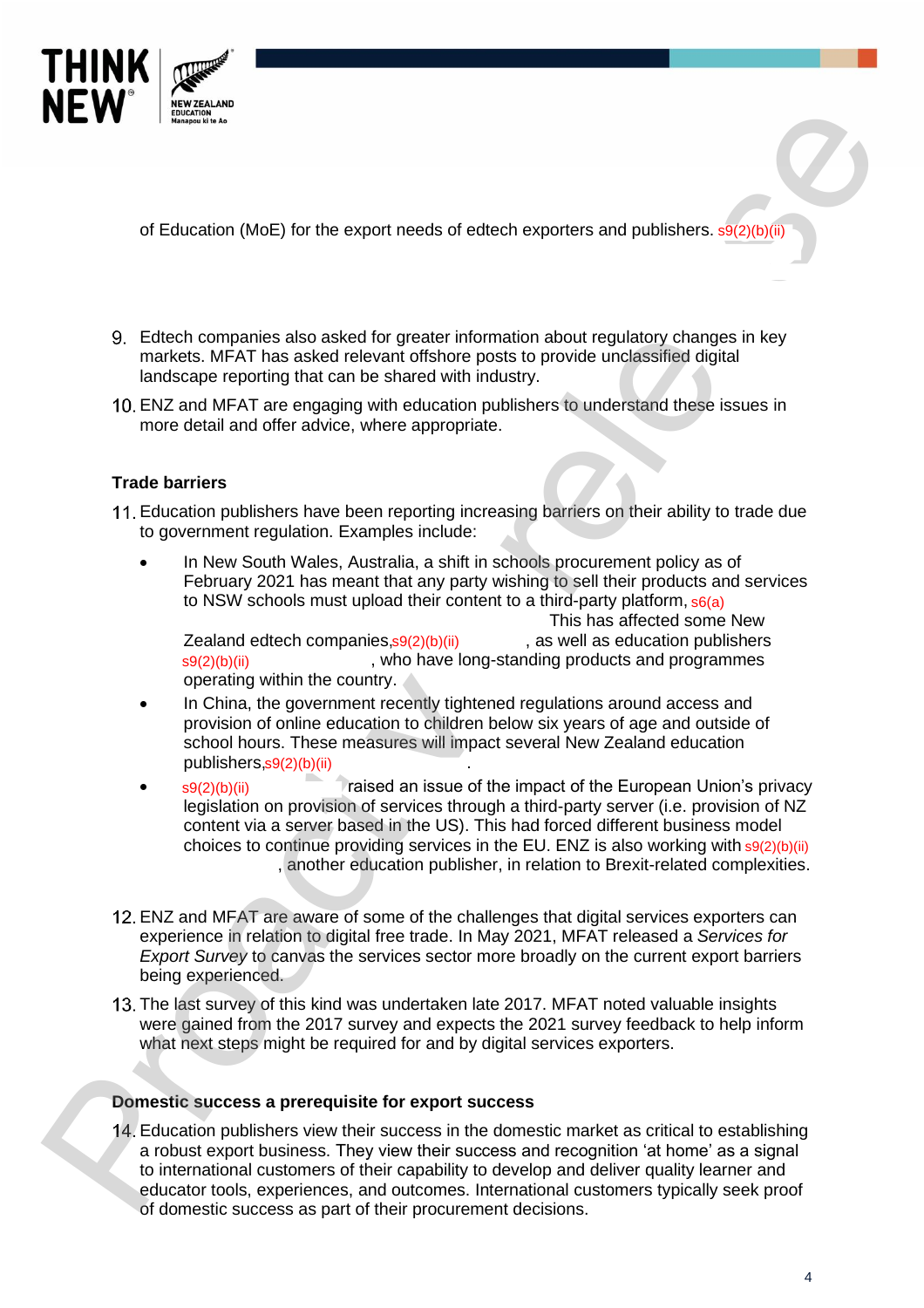

- 15. Education publishers have reported a reliance on practitioners' updates in relation to New Zealand's domestic curriculum. This has created some delays in their ability to develop relevant and timely resources and in some cases has impacted business planning and resources for export. Education publishers are keen to engage more closely with government agencies so that they can better plan for, understand and respond to resource needs. on practitioners' updates in relation to<br>reated some delays in their ability to<br>mem cases has impacted business<br>ublishers are keen to engage more<br>can better plan for, understand and<br>n the Strategic Recovery Plan, the<br>overn
- 16. In the international education sector feedback on the Strategic Recovery Plan, the subsector noted that:
	- A number of providers are also seeking government support to manage live trade issues as they are anticipating a global trend towards increasingly protectionist measures for digital services education exports as States and territories continue to grapple with online education.
	- Increased investment in digital services globally is also corresponding with increasing regulation and the imposition of protectionist measures in the EPS space, affecting access to markets for our exporters.
	- A key priority for this subsector is seeking assistance from government to help open doors for them internationally.
- 17. At the International Education Forum on 13 July, the EPS panellist noted that some domestic policy considerations may impact this sub-sector. Specific issues included possible changes to domestic copyright policy, and discretionary purchasing by schools in relation to changes around fees and donations.

# **ENZ's role and next steps**

ENZ takes a leading role to raise the profile of, promote, and support the sector to 'deliver a range of education products and services to a variety of markets' in line with the NZIES.

#### **Supporting innovation to grow export capability and reach**

- 19. Through the Future Focus Programme (FFP), ENZ is working with the Publishing Association of New Zealand (PANZ), the membership body for education publishers, on ways they can innovate to improve their export capability and reach. Three projects have been progressed to date, with a total value of \$80,000. All three projects, outlined here, are due to be completed by the end of 2021: 17. At the International Education Forum on 13 July, the EP<br>
domestic policy considerations may impact this sub-sect<br>
possible changes to domestic copyright policy, and discr<br>
in relation to changes around fees and donatio
	- Research to identify priority international customers and markets to inform publishers of the specific changes that have occurred regarding buyer behaviour and demand following the onset of the COVID-19 pandemic.
		- Developing a digital hub to showcase, sell and distribute New Zealand content to enhance the visibility of education publishers to international audiences and expand its reach to prospective customers.
	- Implementing new ways of working with domestic stakeholders to develop export content, enabling education publishers to partner with domestic education stakeholders within New Zealand (e.g. teacher and subject specific associations) in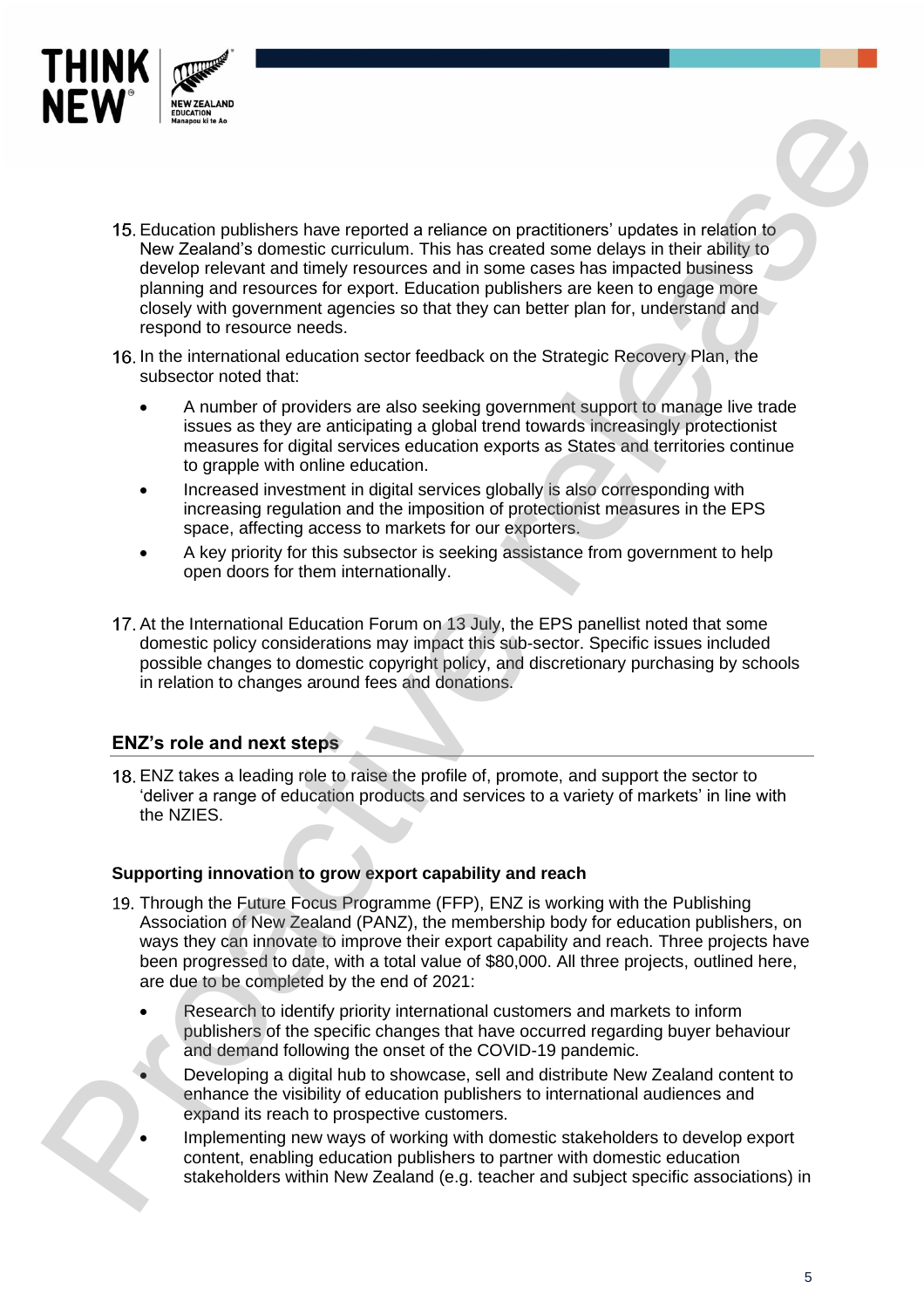

order to bridge the gap between practitioners and publishers. This will help publishers create content for international customers which have domestic backing.

#### **Improving coordination to identify and respond to trade barriers**

- Edtech companies experience many of the same technical and regulatory barriers to trade as education publishers. ENZ is supporting edtech companies and education publishers to present a more unified voice to government, enabling government to respond with a broader understanding of industry-wide issues rather than focusing on specific challenges or individual providers. A separate FFP project currently being developed is an EdTechNZ Ecosystem Map which will define the size and value of the edtech industry, including digital education publishers as a segment. **Profile to be the control of the control of the control of the control of the control of the control of the control of the control of the control of the control of the control of the control of the control of the control** 
	- ENZ is also seeking to understand barriers to trade for digital services exporters such as education publishers and will shortly carry out work to gain insights into the barriers the sub-sector is experiencing (both onshore and offshore). ENZ will work with relevant government agencies to use these insights to support the development of a road map to address these barriers over time. This work will include engagement with representatives from education publishers and edtech companies as well as government agencies.

#### **Facilitating and encouraging cross-government alignment and support**

- ENZ is in discussions with MFAT, MoE and New Zealand Trade and Enterprise about the establishment of a cross-government working group to improve coordination on matters relating to the export of education products and services.
- ENZ sees the potential for such a group to provide a mechanism for agencies to exchange information and intelligence to encourage export growth and identify trade barriers. It would also help ensure a focus by government agencies on a sub-sector which has considerable potential for growth and which can support the recovery of the international education sector.
- ENZ will update you through its fortnightly report as this work develops.